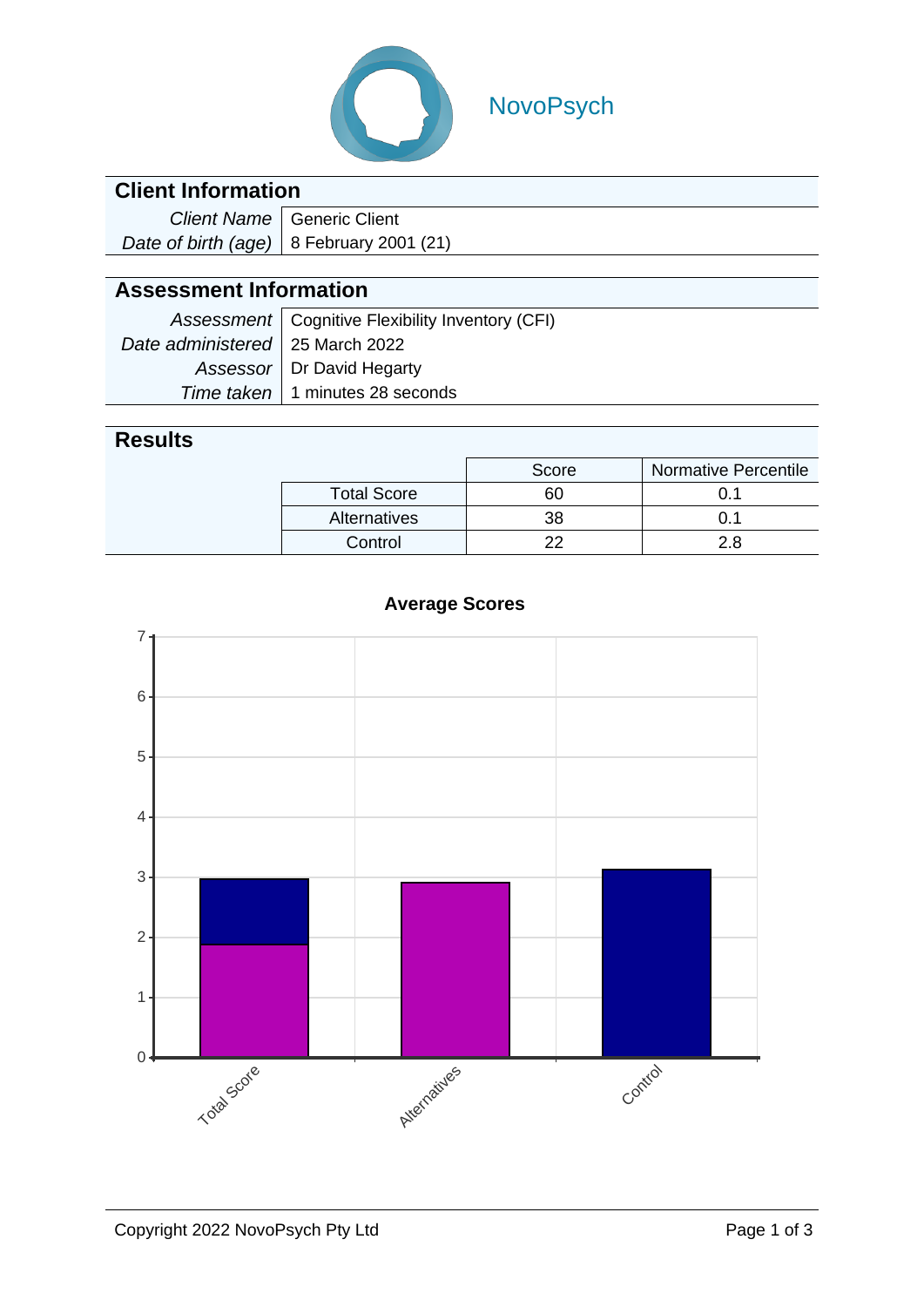

**Client Name** | Generic Client

#### **Scoring and Interpretation Information**

| Scores consist of a total CFI score and two subscale scores, a |
|----------------------------------------------------------------|
| higher score indicating more cognitive flexibility.            |

Alternatives (sum items 1, 3, 5, 6, 8, 10, 12, 13, 14, 16,18, 19, 20): measuring the ability to perceive multiple alternative explanations for life occurrences and human behaviour and the ability to generate multiple alternative solutions to difficult situations.

Control (sum items 2, 4, 7, 9, 11, 15, 17): measuring the tendency to perceive difficult situations as controllable.

A normative percentile for the total score and subscales are calculated, comparing the respondents scores to a sample of university students (Dennis & Vander Wal, 2010). Percentiles help contextualise how the respondent scored in relation to a typical pattern of responding. For example, a percentile of 83 or less indicates the individual has more cognitive flexibility than 83 percent of the normal population.

Note that items 2, 4, 7, 9, 11, & 17 are reverse scored.

|                | <b>OUGHT HOODOHOOD</b>                                                                                                    |                      |                 |                          |         |                    |                |                   |
|----------------|---------------------------------------------------------------------------------------------------------------------------|----------------------|-----------------|--------------------------|---------|--------------------|----------------|-------------------|
|                |                                                                                                                           | Strongly<br>disagree | <b>Disagree</b> | Somewh<br>at<br>disagree | Neutral | Somewh<br>at agree | Agree          | Strongly<br>agree |
| 1              | I am good at "sizing up"<br>situations                                                                                    | 1                    | $\mathbf{2}$    | 3                        | 4       | 5                  | 6              | 7                 |
| 2              | I have a hard time making decisions<br>when faced with difficult situations                                               | $\overline{7}$       | 6               | 5                        | 4       | 3                  | $\mathbf{2}$   |                   |
| 3              | I consider multiple options before<br>making a decision                                                                   | 1                    | $\mathbf{2}$    | 3                        | 4       | 5                  | 6              | 7                 |
| 4              | When I encounter difficult<br>situations, I feel like I am losing<br>control                                              | $\overline{7}$       | 6               | 5                        | 4       | 3                  | $\overline{2}$ |                   |
| 5              | I like to look at difficult situations<br>from many different angles                                                      | 1                    | $\overline{2}$  | 3                        | 4       | 5                  | 6              | 7                 |
| 6              | I seek additional information not<br>immediately available before<br>attributing causes to behaviour                      | 1                    | $\overline{2}$  | 3                        | 4       | 5                  | 6              | 7                 |
| $\overline{7}$ | When encountering difficult situations,<br>I become so stressed that I can not<br>think of a way to resolve the situation | $\overline{7}$       | 6               | 5                        | 4       | 3                  | $\mathbf{2}$   |                   |
| 8              | I try to think about things from<br>another person's point of view                                                        | 1                    | $\overline{2}$  | 3                        | 4       | 5                  | 6              | 7                 |
| 9              | I find it troublesome that there are so<br>many different ways to deal with<br>difficult situations                       | 7                    | 6               | 5                        | 4       | 3                  | $\mathbf{2}$   |                   |
| 10             | I am good at putting myself in<br>others' shoes                                                                           | 1                    | $\mathbf{2}$    | 3                        | 4       | 5                  | 6              | 7                 |

### **Client Responses**